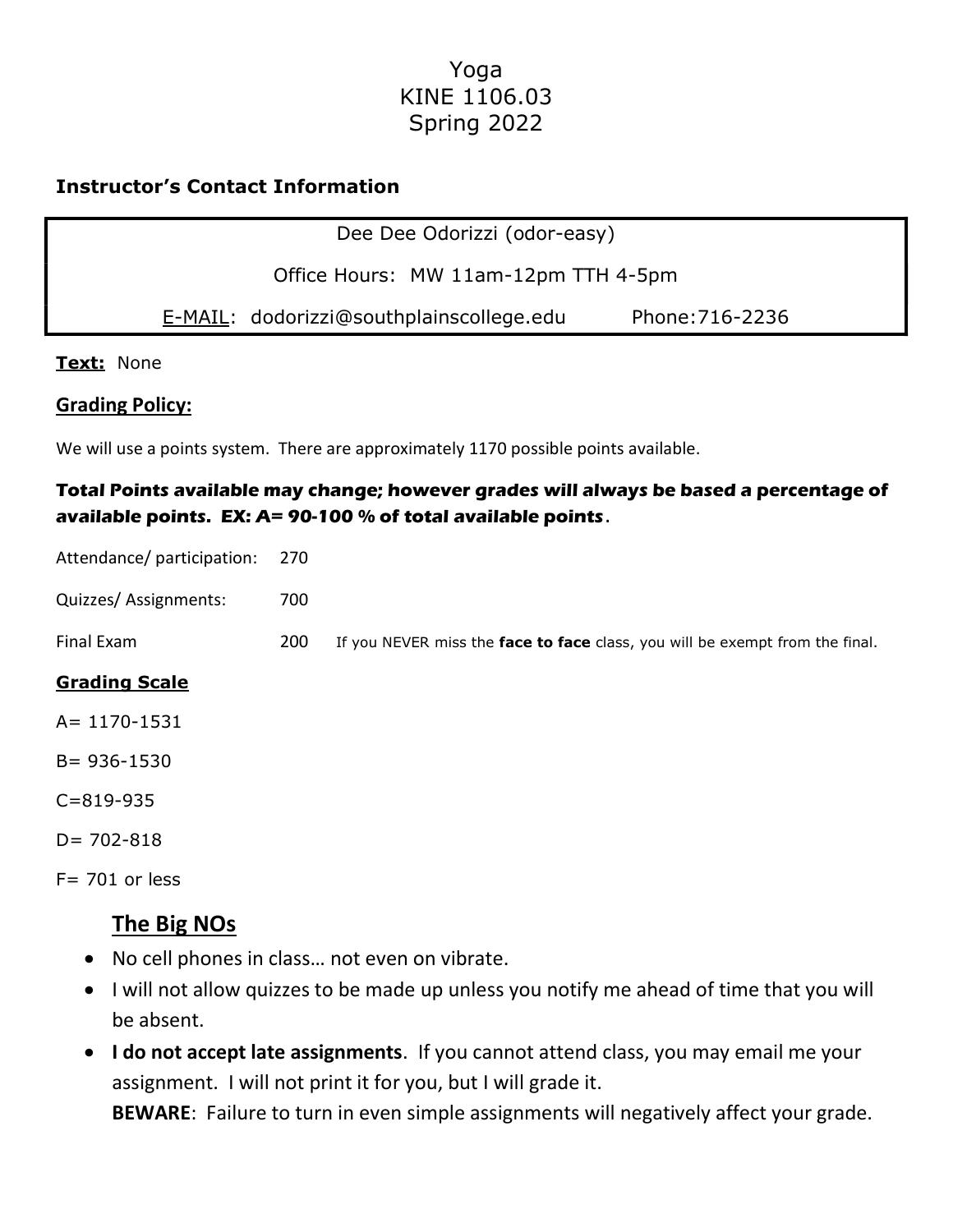# Attendance Policies

You may earn up to 10 points per day (total of 270) for appropriate dress, and participation. You may lose points for the following reasons

- Absence= awarded 0 points for the day
- $\bullet$  If your cell phone rings = -10 points
- Non-participation= -5 points (max number of NPs allowed is 2)
- Improper dress or poor participation = -5 points
- Tardy/ leaving early: -3 points (Three instances = one absence. If you come in after I've checked roll, you must notify me; otherwise you may be counted absent)

Regular attendance is mandatory for successful completion of this course. The first few weeks will be intensive, so missing class will cause you to get behind. I will be teaching every day and I hope you choose to be here. You will owe me 27 workouts. I will offer a few workouts online that you may complete at home and there will be also face to face opportunities to make-up missed classes. You may complete **a maximum** of 3 make-ups which are due by the last class day. At the end of the semester, missing workouts will affect your grade as follows:

4 missing workouts: Loss of 1 letter grade

5 missing workouts: Loss of 2 letter grades

6 missing workouts: Failing grade (F).

If you have a medical reason which prevents you from participating for more than 2 weeks, you need to communicate with me and we will discuss options. Considering this is an activity class, if you are unable to exercise for an extended period of time, it may be best to drop the course or take an incomplete.

SPC COVID Policy: Anyone with a known exposure should wear a mask for 10 days and should seek a COVID-19 test on day five after exposure. If you test positive or develop symptoms, you should immediately self-isolate and seek a COVID-19 test. Please immediately notify your instructor, supervisor, and DeEtte Edens, Associate Director of Health and Wellness, any time you test positive for COVID-19. Anyone who tests positive is required to self-isolate for five days. Following the five-day isolation period, if you are asymptomatic or your symptoms are resolving, you may return to work or class but should wear a mask for five additional days. If you are still symptomatic, please contact DeEtte Edens at dedens@southplainscollege.edu or 806-716-2376 prior to your return date.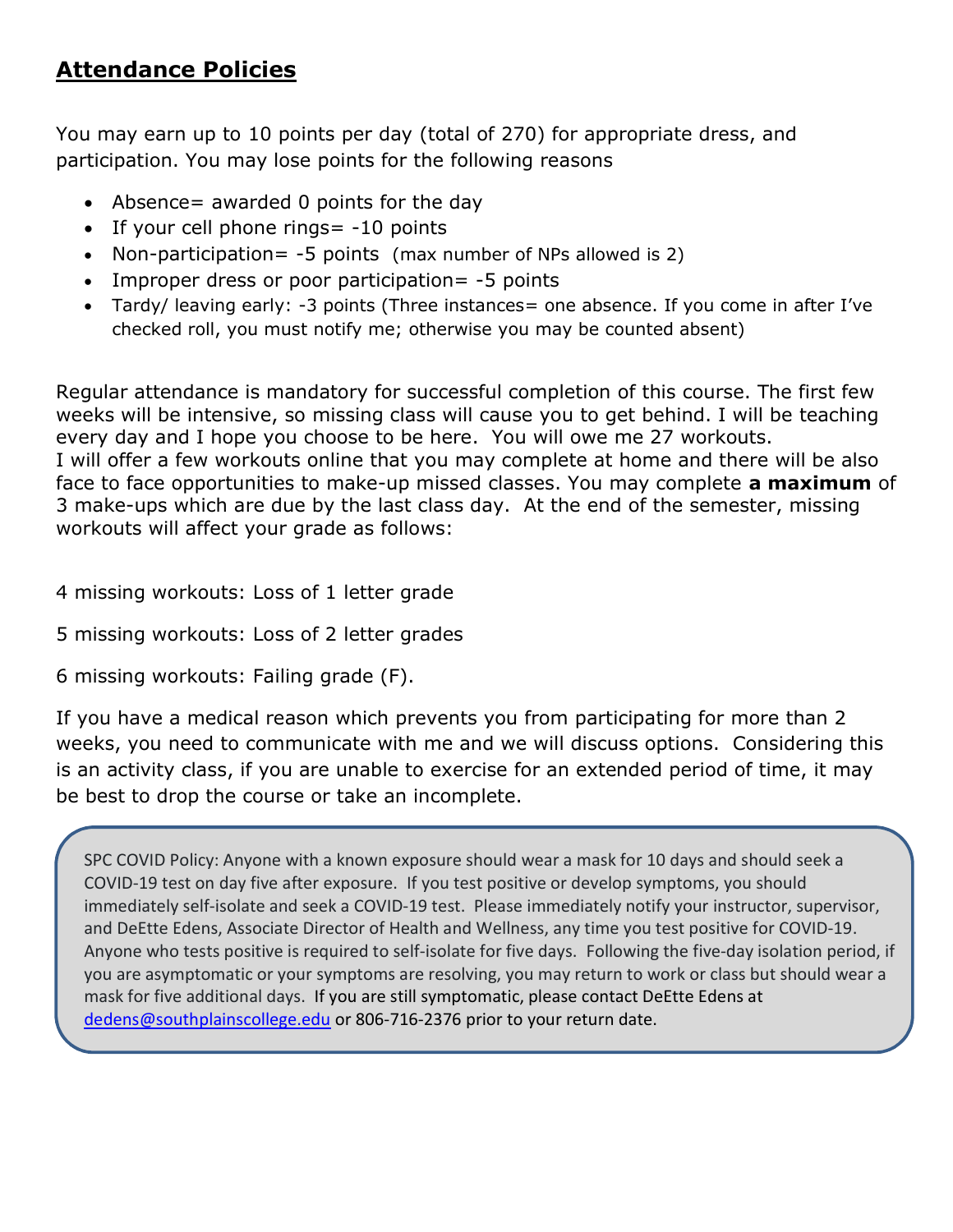# Expected Learning Outcomes **Expected Learning Outcomes**

# Each Student will…

| Demonstrate appropriate level of competence in<br>the following skills:<br><b>Standing Poses</b><br><b>Sitting Poses</b><br>$\bullet$<br>Supine or lying down Poses<br>Strengthening poses<br><b>Balancing poses</b><br>Sun salutation | Instructor feedback & all<br>exams<br><b>Student Feedback</b> |
|----------------------------------------------------------------------------------------------------------------------------------------------------------------------------------------------------------------------------------------|---------------------------------------------------------------|
| Experience mental & physical benefits of yoga.                                                                                                                                                                                         | Flexibility / goals<br>assessment                             |
| Differentiate the difference between each of the<br>ancient yoga paths and their relationship to daily<br>living.                                                                                                                      | Quiz $#1$                                                     |
| Explore stress management and meditative<br>exercises.                                                                                                                                                                                 | Daily practice<br>Meditation assignment                       |
| Categorize the principles and application of Yogic<br>eating.                                                                                                                                                                          | Quiz #2                                                       |
| Appraise and report natural healing experiences<br>vs. modern medicine experiences.                                                                                                                                                    | Quiz $#3$                                                     |
| Experience the value of meditation practice                                                                                                                                                                                            | <b>Meditation Assignment</b>                                  |
| Identify beginning and intermediate yoga asanas                                                                                                                                                                                        | All quizzes & final exam                                      |
| Increase flexibility                                                                                                                                                                                                                   | Flexibility/ goals post<br>semester assessment                |